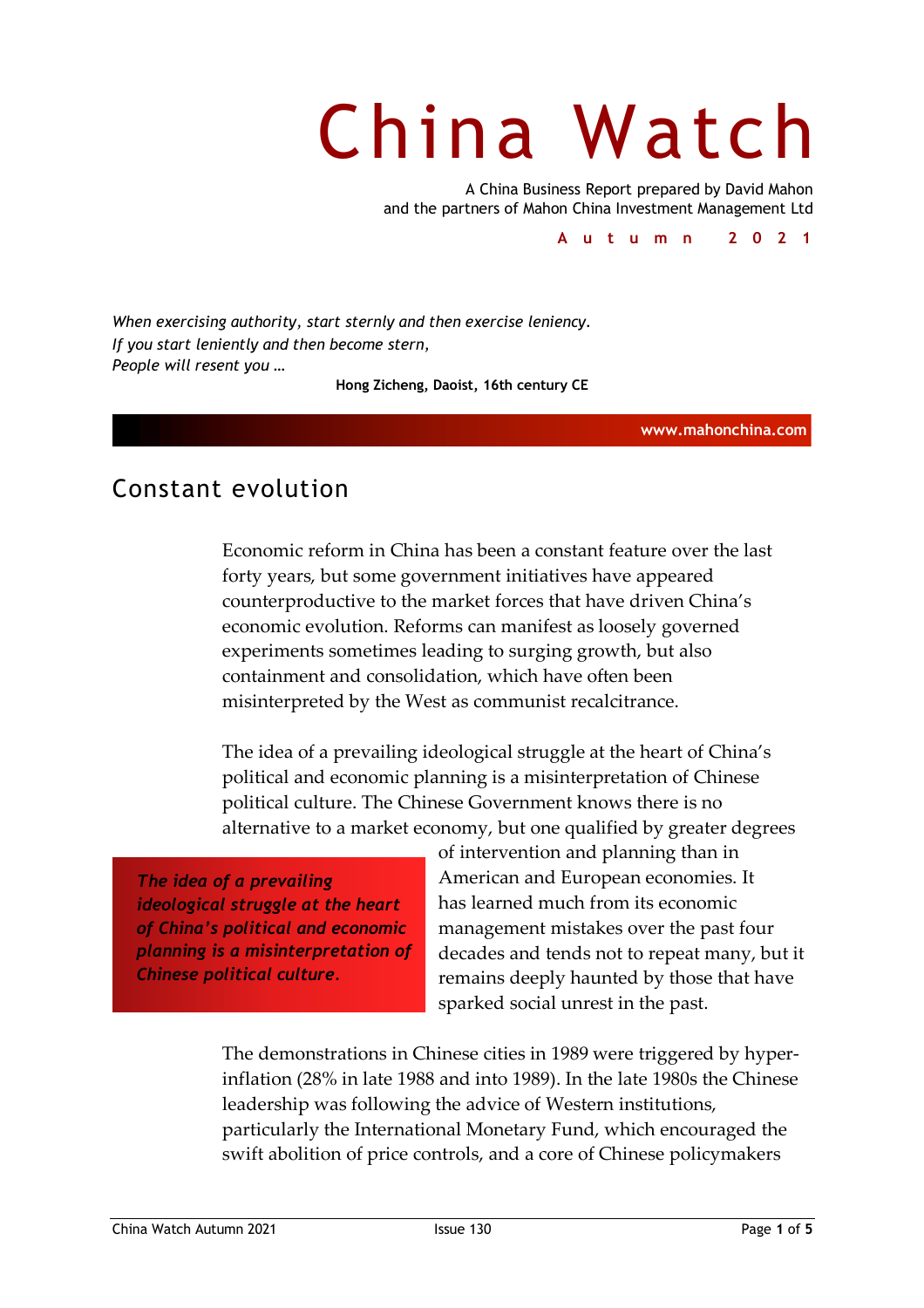*The Chinese Government has still to learn how to intervene in a timely manner when bad policies threaten stability.*

thought only rapid change would free China from its command economic past. The carnage that ensued after people took to the streets in their millions, initially to protest the consequences of economic shock treatment but later including varied causes

such as greater political representation, so shocked the government that it will now pay almost any economic price to avoid such chaos. The Chinese Government has still to learn how to intervene in a timely manner when bad policies threaten stability. It tends to act too late.

China became the centre of global manufacturing in the late 1990s and early 2000s, and importing and exporting became key drivers of reform, but these were poorly governed and often facilitated corrupt practices. As long as Chinese factories drew workers from the overcrowded fields and villages to burgeoning industrial centres, and prosperity grew, trade irregularities were tolerated. By the turn of century, the corruption and inordinate empowerment of smugglers, influence peddlers and their political backers threatened social and economic stability in some sectors.

> *We were investigating the live lobster trade from New Zealand into China in the late 1990s. Ninety percent was sold legally to Hong Kong but then smuggled through Chinese ports, all controlled by four family companies in southern China. I was cornered in a warehouse at the back of a wet market and told I would be beaten up if I did not stop asking questions about the smuggling. The smugglers were making an enormous margin, so the incentives were significant. With the tensions with Australia now, a lot of lobster is being stopped at ports again, and the smugglers are back.*

> > Foreign consulting firm employee

In the late 1990s, the central government warned a crackdown was coming and most smugglers of products such as seafood, alcohol, computers and iron ore switched to legitimate practices. Those who did not were arrested and many sentenced to long prison terms. Trade was generally not disrupted and officials, a few of whom had made small fortunes working with former criminals, swiftly became zealous enforcers of customs regulations, taxes and tariffs.

In more recent years, warnings were given, and subsequent campaigns waged against shadow banking, polluting factories, illegal conversions of agricultural land to industrial and residential use, and worker exploitation. The Chinese 'socialist free market' is in many ways a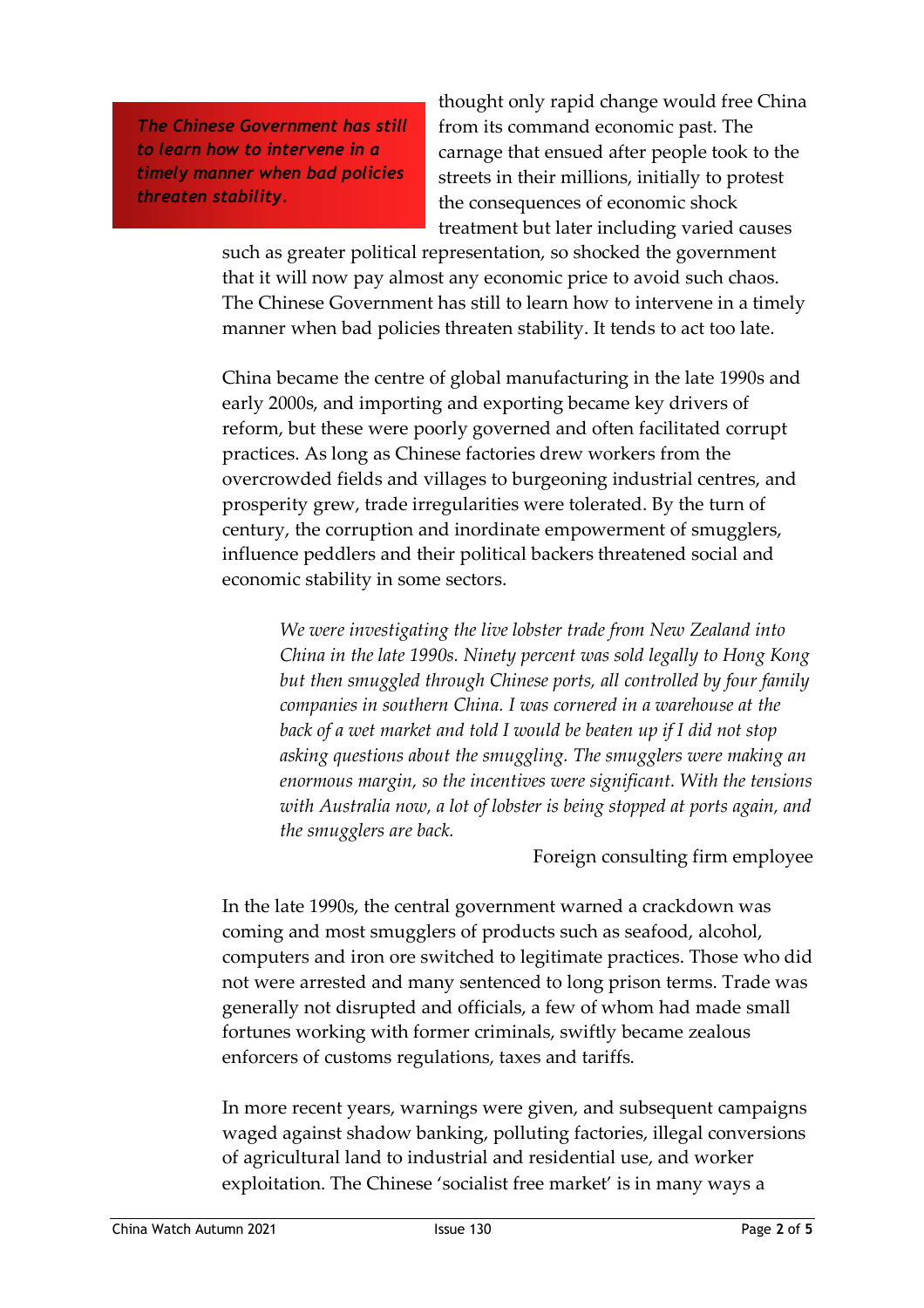market struggling to apply effective rules, often belatedly and clumsily, but rarely different than in other developing economies. In China, however, the leadership has an uncommon capacity to accept economic losses for the sake of market and social stability. Its COVID

*In China … the leadership has an uncommon capacity to accept economic losses for the sake of market and social stability.*

management has been an example of this. COVID was also an opportunity for the more statist inclined Chinese officials to empower government owned assets at the expense of the private sector, which has largely not occurred.

The current tech company crackdown is not an assertion of state control over a profitable sector out of some need for competition, but a long overdue attempt to bring stability and accountability to a critical part of the economy. It is fanciful to imagine that a president as powerful as Xi Jinping would feel threatened by any high-profile billionaire. Chinese businesspeople do influence local officials profoundly at times, but they do not 'own' senior politicians to the extent found in many political cultures where politicians' careers are facilitated through extensive private and corporate funding.

#### Tech robber-barons

The government fining Alibaba RMB 18.2 billion (USD 2.8 billion) for violating China's antitrust laws, and suspending the phone app of ridehailing firm DiDi while investigating its use of customer data, are attempts to contain these companies' monopolistic and social influence. Not only do these two firms stifle innovation in their sectors, they also possess vast databases of customer information, and therefore the means to manipulate individual thought and behaviour. The latter is the jealously guarded domain of any government, but particularly one as authoritarian as China's.

The Chinese Government also knows it needs a competitive technology sector if it is to achieve the levels of domestic innovation upon which its economic future and national security depends — particularly when Washington is doing all it can to block China's technological development. The present campaign is not primarily a crude assertion of state power over the potential political power of technology robberbarons. The Chinese state clearly intended that political consequence, but the larger motive was to implement anti-trust legislation and facilitate a more dynamic, innovative technology and service sector domestically.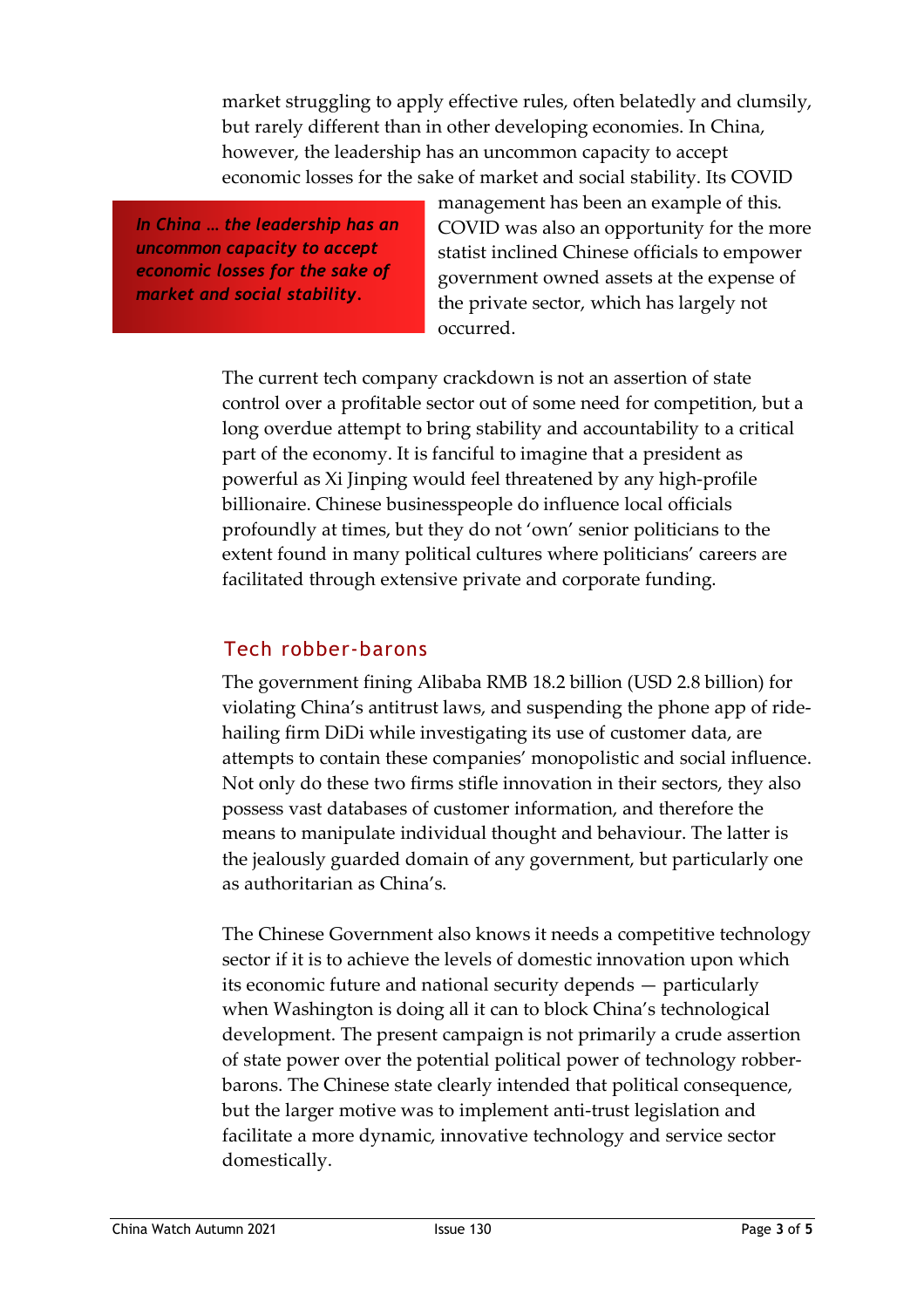### Fighting intellectual infanticide

Private tuition companies have also been the target of Chinese regulators recently, not because they are monopolistic, but because they are products of the failures of the Chinese state education system. China's online education market was RMB 454 billion (USD 70.25 billion) in 2020. The private tuition sector exists because the schools do not impart enough in the day to equip children to secure scarce places in good universities. The need for extra tuition at night creates inordinate stresses on Chinese students and their families.

*With so few places in good universities in China, it is hard to see the swingeing national examination system changing soon.*

The government has been responding to middle class anger, but in the short term has made the issue worse. In this crackdown, the Chinese authorities have taken away facilities that were giving many children the competitive edge needed to qualify for tertiary education and created even more

pressure on Chinese households, forcing parents to step back into the nightly drudge of administering extra tuition. With so few places in good universities in China, it is hard to see the swingeing national examination system changing soon.

The cost and stress of helping one child through their education is such that birth rates will not rise until this is resolved. The core and structure of Chinese education itself needs reforming. It is one of Xi Jinping's aims, but as in medicine, dealing with symptoms rather than root causes can often prolong suffering.

#### Recovery and caution

The technology sector will recover its equilibrium and much of its value soon. Alibaba will adapt to the constraints being placed on it, while remaining a strong, innovative company. Despite some excesses in its financial businesses, Alibaba has striven to maintain ethical standards amongst its employees and strong principles of service to its customers. It has been a trailblazer in the creation of e-commerce and cashless transactions, not just in China, but throughout the world.

Ride hailing firm, DiDi appears little affected operationally, despite new subscribers being unable to download the DiDi app.